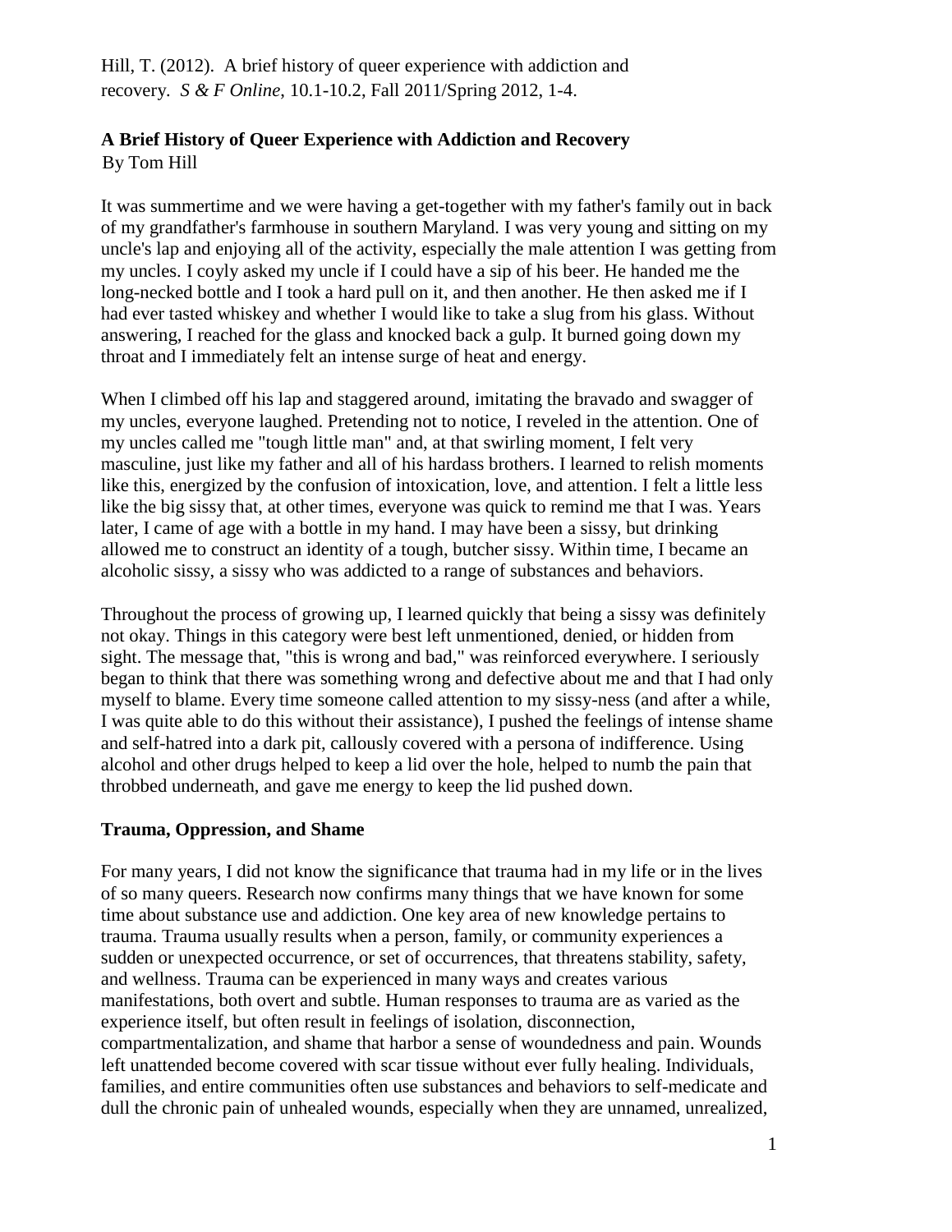In recent years, research has firmly established links between trauma and oppression, especially in the lives of women and in communities of color. Scholars have written about "historical trauma," particularly in Native American and African American cultures, $<sup>1</sup>$  in</sup> which trauma has been rooted in the historical experience of oppression and is transmitted across generations. Many lessons derived from this new understanding of trauma can be applied to queer culture and experience with oppression and trauma.

Further, when individuals are not allowed or encouraged to claim their own holistic and authentic selves, they frequently develop "split" identities that are defined by those around them. This Is often the case with queer children who filter their perceptions and reality through the experience of others, for the sake of acceptance and validation. Well into adolescence and adulthood, this characteristic to self-monitor and please others at all costs takes its toll on the development of healthy, autonomous personhood. This attitude can promote a range of addictive behaviors. It can also be the driving force that keeps an individual closeted by reinforcing both the fear that disclosure will upset a delicate balance and that the individual is responsible for the feelings of others.

While trauma and oppression are not the only factors contributing to LGBT use of substances, the addictive substances and behaviors that I have used to cope with my pain and shame are common to many who have experienced oppression and trauma, and certainly to other gay men, lesbians, bisexuals, and persons of transgender experience.

### **Substance Use and Queer Experience**

 $\overline{a}$ 

In the years before the gay liberation movement, it was illegal in most places in this country for queers to publicly assemble. While bars and drinking establishments were the few spaces in which coming together was sanctioned, severe restrictions were placed on dress, customs, and behavior. A queer bar culture emerged—rising out of fear and secrecy—in which a sense of safety, identity, and community-building flourished. These spaces provided an arena for queers to create social and cultural norms, build solidarity, and establish communities of resistance. Queers, faced with outside repression, violence, and adversity, responded with a great sense of resilience. This historical resistance and resilience that emerged out of a culture of drinking has had a direct influence on and is still a strong component of our community today.

In the 1970s, research on substance use and addiction in the queer community was conducted in places like gay bars, as these were the logical, and oftentimes only, places to find queers who self-identified, if only within the context of the specific space. Researchers determined that substance use and addiction rates in the queer community were three times higher than among heterosexual counterparts. As the queer community became more visible, organized, and as researchers became able to find queer subjects in a variety of public settings, these statistics were contested and refuted as unrealistic and overblown. Yet, recent findings confirm that the rate of substance use and addiction are significantly higher in our community than in the population as a whole.<sup>2</sup>

<sup>1</sup> Don L. Coyhis and William L. White, *Alcohol Problems in Native America: The Untold Story of Resistance and Recovery* (Colorado Springs: White Bison, 2006).

<sup>&</sup>lt;sup>2</sup> Sandra C. Anderson, *Substance Abuse and Dependency in Gay Men and Lesbians* (Binghamton: Haworth Press, 1996).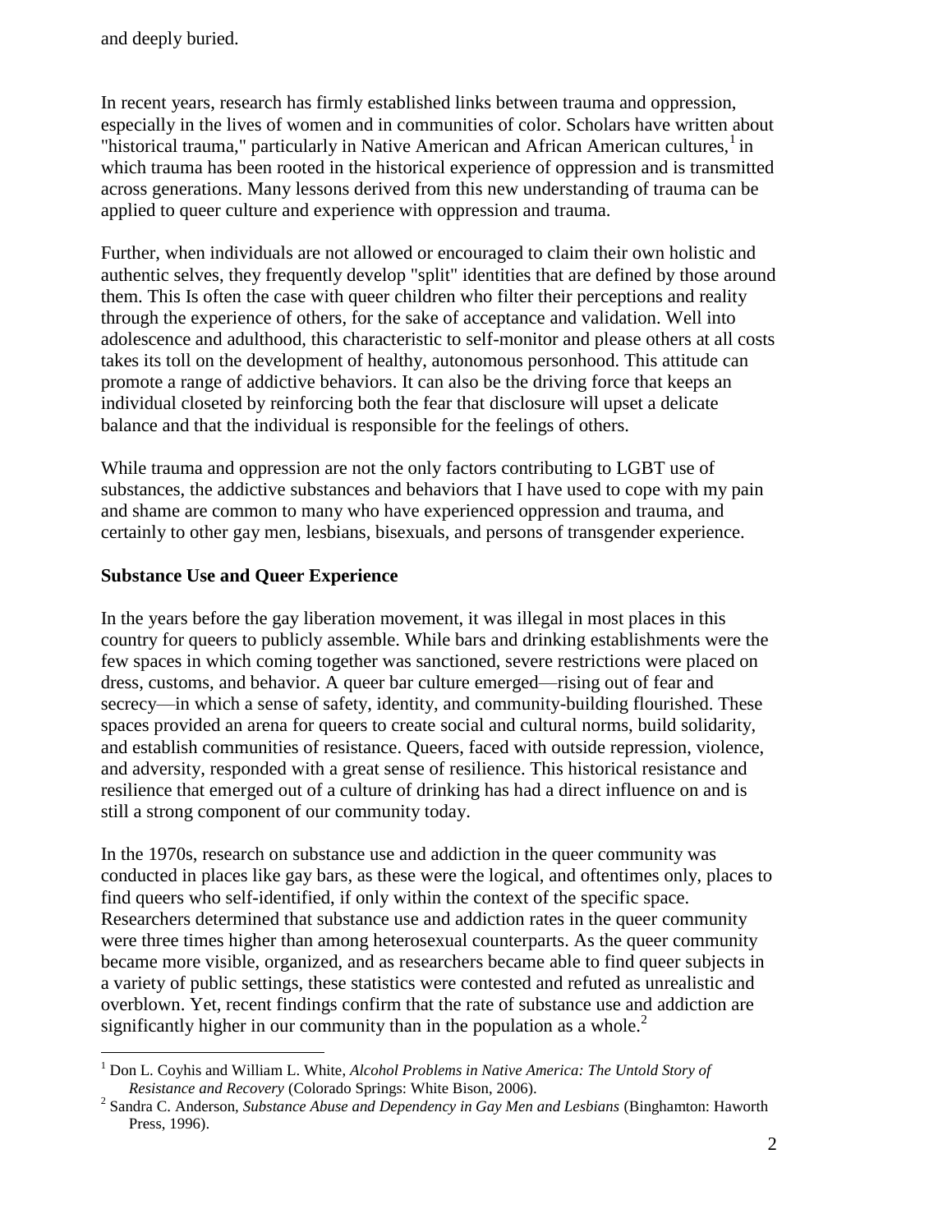The queer movement that immediately followed the Stonewall riots in 1969 was largely informed by the experience of the new left counterculture. An important underpinning of this new, youth-oriented culture was the widespread use of substances as a means of expanding awareness, deepening enlightenment, and promoting pleasure. These ideas about the use of drugs and alcohol were taken up by some parts of our community and, coupled with queer bar culture, became established norms of queer behavior and community life. Also, the expression of self and culture through the use of substances became intricately connected to a flourishing sexual liberation movement that promoted free and open expression of the queer body as a political act and queer sexuality as a human right.

That said, many queers now frequently promote this right to pleasure without full acknowledgment of our history, or an awareness of the ways in which our use of substances can be directly linked with our history of oppression and trauma. While the use of substances has continued to be a cultural norm in some sectors of the community, active addiction has often been regarded as a taboo subject, stigma and shame remain, and recovery has sometimes been invisible.

### **The Other Closet**

As the queer community has reached greater visibility, a considerable segment of our population—the queers in recovery from addiction—has remained hidden from the whole. For decades, queer people have been congregating in church basements and YMCAs to offer support and healing to each other for their recovery from addiction. Queer-oriented Alcoholics Anonymous (AA), Narcotics Anonymous (NA), and scores of other 12-step groups are the most organized, but by no means the only recovery support networks for queer people across the country.

Marty Mann, an early recovery advocate who promoted public education about the disease of alcoholism and founded what is now the National Council on Alcohol and Drug Dependence, was a lesbian. She was also responsible for ushering many gay men and lesbians into AA in the 1940s and 1950s. "Mrs. Marty Mann" was "out" about being a woman in recovery (double stigma), but remained silent about her sexual orientation (triple stigma). This was partly because of the times, but also because being out about too many stigmatized areas of her life would have undermined her already compromised credibility as an activist. In our community now, many queers are willing to disclose their sexual orientation or gender variance, but not their recovery from addiction. The lives of far too many among us span both closets.

As early as 1970, gay activists in recovery began to challenge AA in the flurry of queerpositive activity that followed Stonewall, petitioning AA for the right to establish "special interests" gay AA groups. This piece of history, largely unknown to the overall queer community, preceded the 1973 removal of homosexuality as a mental disorder in the DSM-II by the American Psychological Association (APA). Advocates pioneered what was to become a current network of "Gay AA" meetings across the country, arguing that it was important to create a safe and openly identifiable recovery space in which queers could explore the nature of their addiction and sexuality in a supporting and understanding community of peers. This has resulted in a strong, sober queer community that is a subset of the larger community. It has also created an overall acceptance of queer experience in many mainstream factions of AA and 12-step culture in general.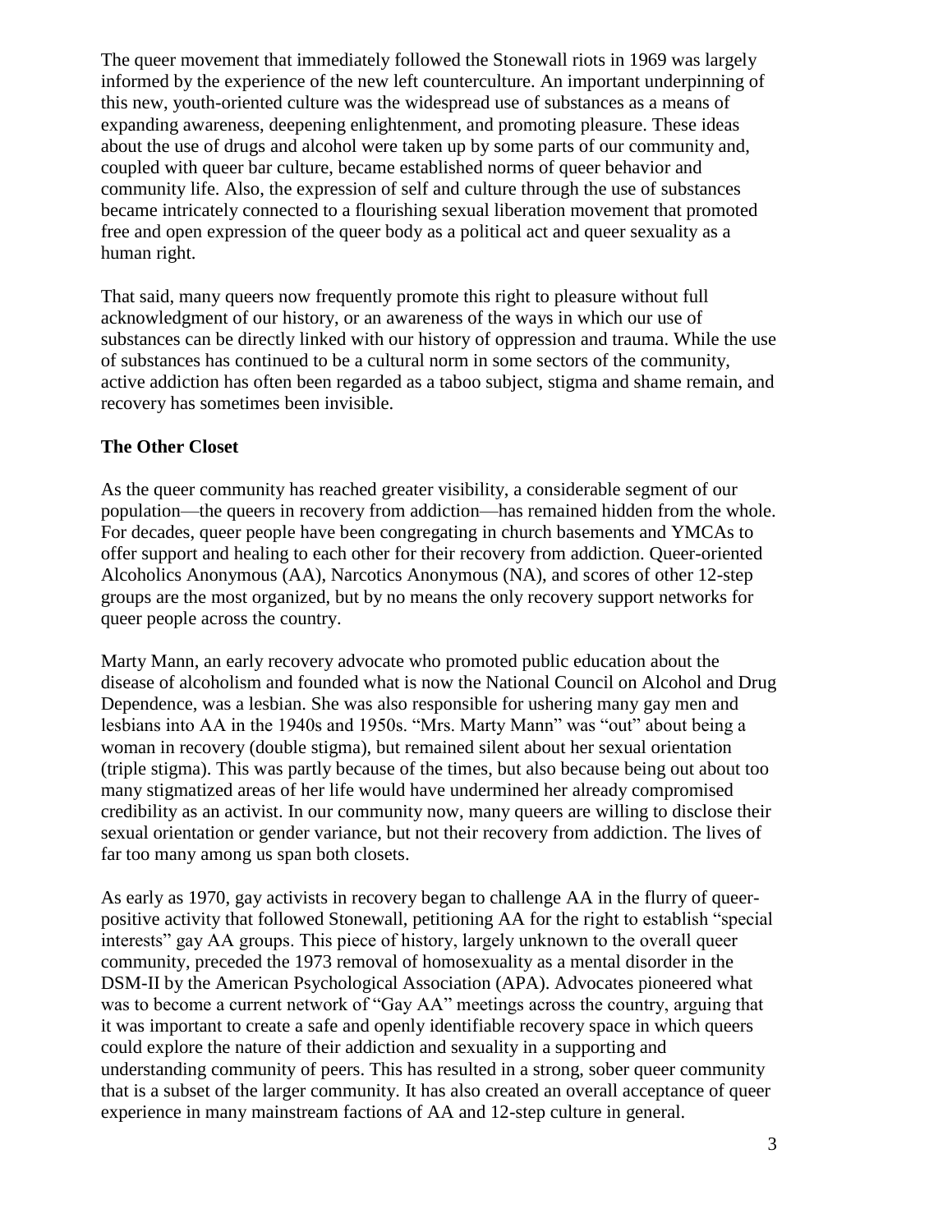Many queers today express discomfort with the notion of disclosing their recovery within the queer community. As in other oppressed communities in which substance use is a social norm, there is often a reverse stigma and harsh judgment placed on people in recovery who no longer share common activities that center around the use of substances. Further, oppressed communities tend to shy away from addressing addictions as a social problem in their specific communities, fearing that it will bring further negative attention and blame upon them by the dominant culture. Because of these variables, it is important for us to tease out the issue of addiction in our community from the separate but related issue of the "right to use," and the historic role of substance use in subcultures promoting sexual liberation. Thoughtful dialogue can direct us to recovery solutions that include not only those who practice abstinence from substances as a means to generate their recovery from addiction, but also those who chose to use substances in a way that promotes informed choice, awareness, and acknowledgment of risks, while reducing them.

#### **Community Responses**

Viewing addictions as a public health problem is an approach that is supported by many health care advocates. This approach could be facilitated if we could begin to draw comparisons with what we have learned through our experience with HIV/AIDS. We have had to overcome social ignorance and aggression concerning AIDS, much of it based on heterosexism and homophobia. We have had to fight for access to decent, affordable healthcare—and a host of other human services—that we have been continually denied. We have fought against the stigma and hollow moralizing that has promoted the lies that with HIV/AIDS we have gotten what we deserved and that we actually caused the disease through our own bad and immoral behavior. In order to fight back in the way that we have, we have had to challenge our own internalized homophobia and oppression, develop new ways of honoring queer lives (and queer deaths), and reexamine the manner in which a holistic, authentic, and inclusive queer community can be built. As a result, we have learned a tremendous amount about queer health, the infrastructure and delivery of queer healthcare, and the importance of valuing healthy queers lives as a community concern.

As we now face the sweeping challenge of methamphetamine use and addiction—as well as the related spiking rates of HIV infection—in many sectors of our community, there has been a tendency to once again moralize and blame the people that are suffering and in pain. Negative responses such as these are not only unhelpful, but also serve to undermine any approach that might shed light on the root causes of such a vast social problem. While many people use substances for pleasure and fun, a great many use them to nullify pain, to feel normal, or to feel socially or intimately connected with others. When we get deeper into addiction, the substances which served to deaden our ain stop working and we feel the pain more deeply, feel less than normal, and feel isolated and disconnected not only from our community, but from the entire world. The very substances that formerly made us feel so alive and vital now create their own level of pain and deaden our bodies, minds, emotions, and spirits.

#### **Organizational Responses**

One of the many ways that our community responded to HIV/AIDS was by building organizational infrastructure to provide our own healthcare. Our community organizations have responded to a range of health and social service, needs, including HIV/AIDS, mental health disorders, problems with substance use, and addiction. We have often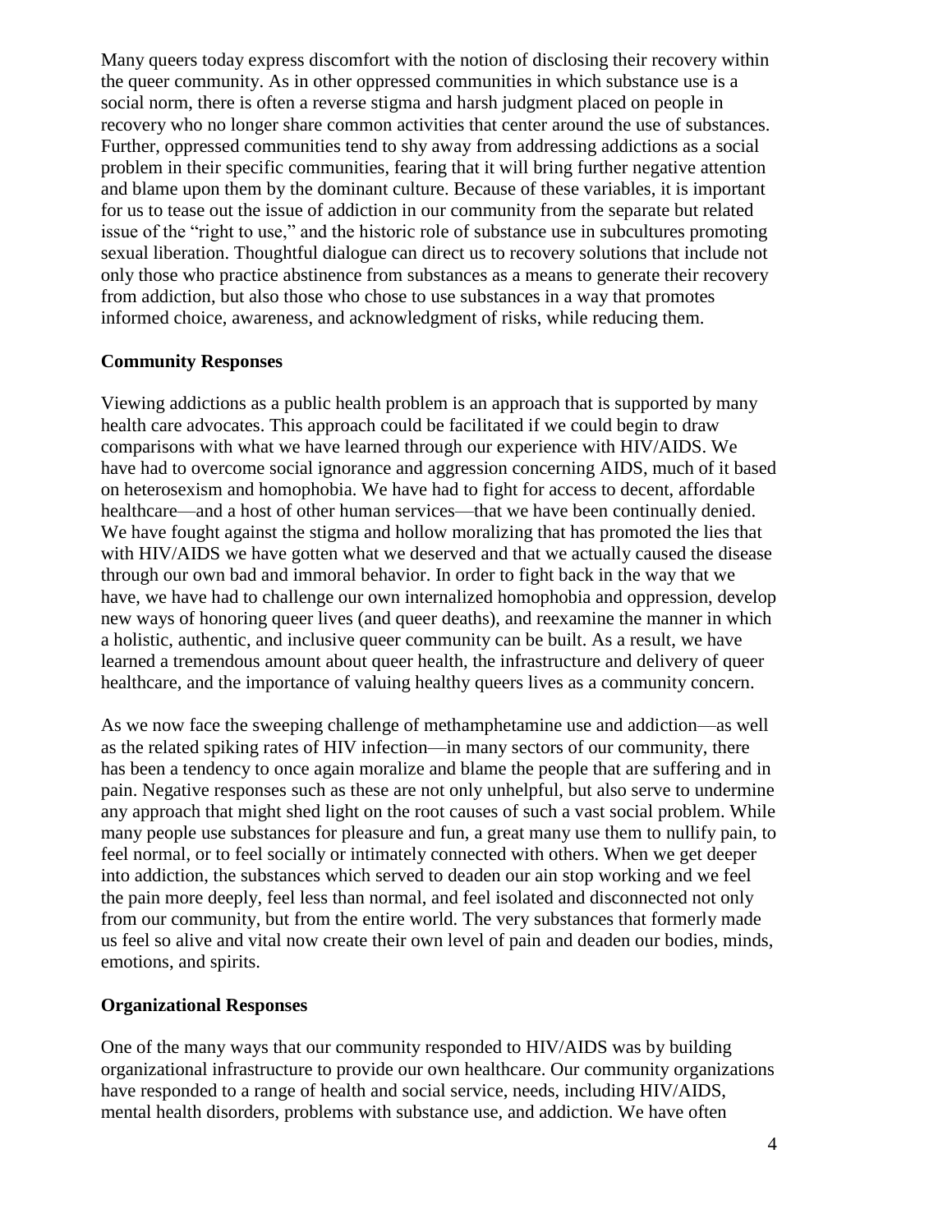provided such response on shoestring budgets and with a largely volunteer workforce, especially during periods in which our advocacy for governmental or foundation funding has gone unheeded or ignored.

With such a rich legacy of what we have created, we have been slow or resistant to institute internal organizational policies that are consistent with what we advocate outside of our community. Attempts by advocates to get boards of queer organizations to adopt policies that restrict the beverage industry from corporate sponsorship have been met with indifference, hostility, or dismissal. First, there has been a lack of vision that it might be possible to hold public community events that are not plastered with banners that advertise liquor from companies that target our communities and exploit our vulnerabilities. The naysayers often argue that other corporate entities do not sponsor queer organizations and events with the same zeal as the alcohol industry. Although the issues are parallel, our community organizations continue to unquestionably accept corporate sponsorship from alcohol companies, even when it would be imprudent or a public embarrassment to accept tobacco sponsorship.

Queer recovery activists are not advocating a complete moratorium on the use of substances, but rather a more thoughtful, thorough, and ongoing community dialogue that elevates the important of these issues and honors their complexity. Until we make room for a more informed conscience, we will relieve ourselves of all accountability by continuing to turn our collective back on addiction and recovery, dismissing them as not pertinent or pressing queer issues. Fortunately, some alternative community responses to addiction recovery have been created, notably in the form of substance-free community centers and spaces. We need more of these kinds of models as we move forward in creating recovery-friendly spaces that acknowledge and honor the recovery of many of our community members.

## **Addiction and Recovery: A Vital Part of the Queer Agenda**

Just as our communities need to be aware of and accountable for substance use, addiction, and recovery in the lives of queers, so too must we begin to make a place for these issues and concerns as part of an overarching queer healthcare agenda.

As a wave of social and political conservatism recently swept across the country, queer healthcare issues that had not too long ago established a brief but tentative holding were all but forgotten in mainstream health care policies. In the addiction treatment field, which regards cultural competence as a core practice, issues of sexual orientation and gender identity have been relegated to mere footnotes, if mentioned at all. Despite our repeated efforts to train administrative and frontline staff in treatment agencies, organizational policies that are discriminatory or unwelcoming to queers prevail throughout all phases of addiction treatment.

While some addiction agencies provide queer-inclusive and queer-friendly treatment, far too many do not. Queers in treatment settings receive harassment from other clients and staff which they are blamed for provoking when they bring it to the attention of the administration. And queers are continually admonished for voicing issues of their queer lives; they are told that gay issues have nothing to do with their recovery and only serve to make the other clients and staff uncomfortable.

Queers who are successful in completing addiction treatment often return to their